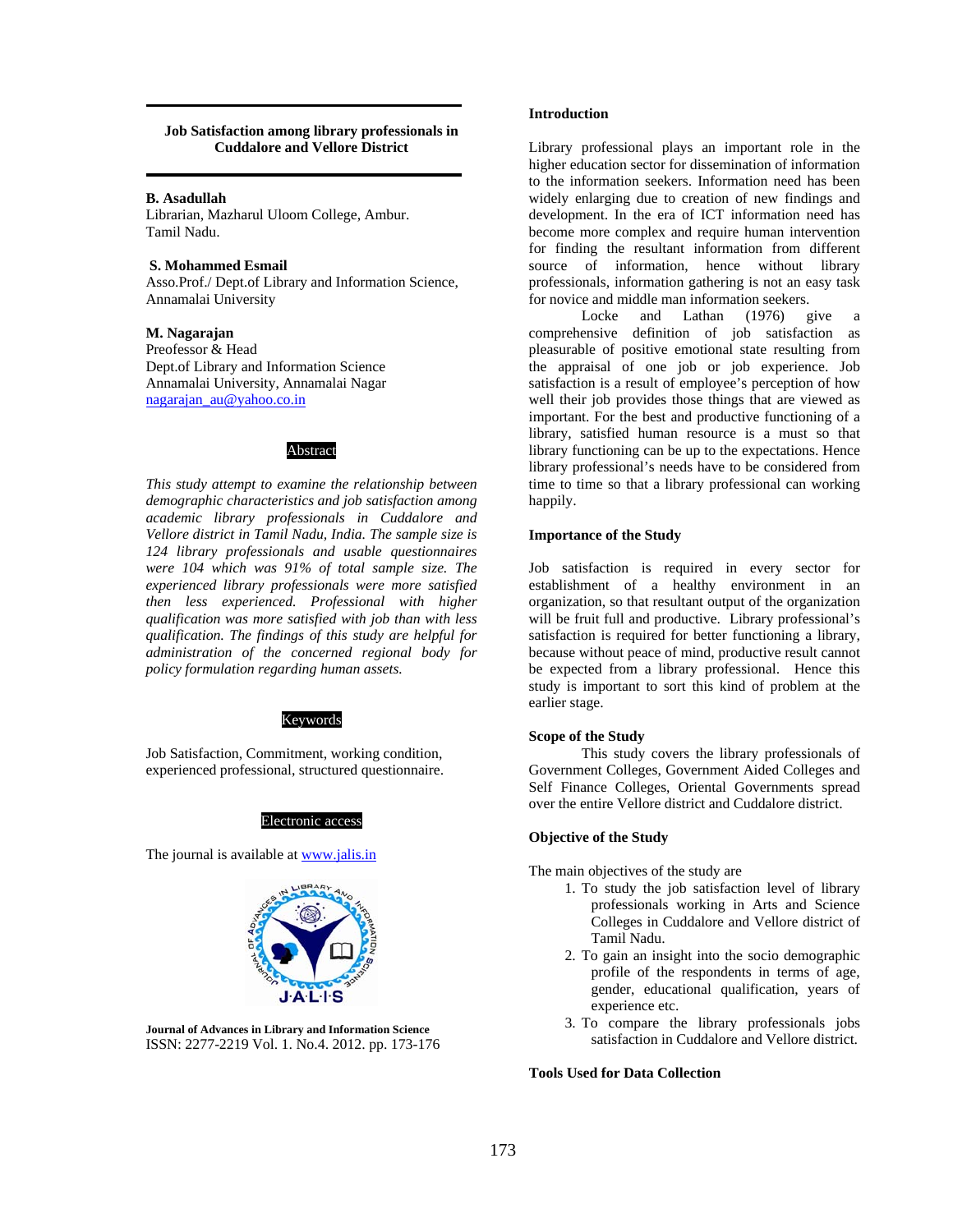Job Satisfaction among library professionals in Cuddalore and Vellore District/B.Asadullah, S.Mohamed Esmail...

Data is collected mainly from primary source from library professionals. For this purpose, a structured close ended questionnaire were developed and distributed to different library professionals working in Arts and Science colleges of Cuddalore and Vellore District, and some questionnaire were posted to their address and completed questionnaire received by researcher at his address in self address envelope from the respondent library professionals.

Respondent library professionals were requested to check their responses on six major job satisfaction dimension used in the study which were placed on a five point Likert scale of measurement weighted as follows.

- $\bullet$  5 Representing that the respondent is "Strongly" Disagree", i.e., very much disagree with the case described.
- 4 Representing that the respondent is "Disagree", i.e., unsatisfied with the case described.
- 3 Representing that the respondent is "No Opinion", i.e., uncertain with the case described.
- 2 Representing that the respondent is "Agree", i.e., feeling all right with the case described.
- 1 Representing that the respondent is "Strongly" Agree", i.e., very much supported the case described.

# **Methodology Used For Analysis**

For analysis and interpretation of the data collected, tables, diagrams and simple statistical tools such as mean, percentage and cumulative percentage are used. In addition to this, Descriptive analysis etc., are used.

# **Data Analysis**

From the total respondents, 140 library professionals were selected from the 48 colleges of higher education, summary are give below in table-1.

From the above table-1, it known that nearly 64% colleges are run under by self finance scheme in the Vellore and Cuddalore District, where student's tuition fees are arranged to meet expenses of colleges. Where only six colleges are purely run by Government body, for the benefit of regional higher education learners, and three colleges are run as oriental colleges in Vellore district only, where apart from modern higher education, oriental education are also taught. Nine colleges in Vellore and Cuddalore District were run as Government Aided Colleges.

|                             |           | <b>Vellore District</b> |                          | <b>Cuddalore District</b><br><b>Total Colleges</b> |            |                          |           |            |                          |  |
|-----------------------------|-----------|-------------------------|--------------------------|----------------------------------------------------|------------|--------------------------|-----------|------------|--------------------------|--|
| Category of Colleges        | Frequency | Percentage              | Cumulative<br>Percentage | Frequency                                          | Percentage | Cumulative<br>Percentage | Frequency | Percentage | Cumulative<br>Percentage |  |
| <b>Self Finance College</b> | 19        | 59.38                   | 59.38                    | 13                                                 | 76.47      | 76.47                    | 32        | 64.00      | 64.00                    |  |
| Government College          | 3         | 9.38                    | 68.75                    | 3                                                  | 17.65      | 94.12                    | 6         | 12.00      | 76.00                    |  |
| Government Aided College    | 7         | 21.88                   | 90.63                    | 1                                                  | 5.88       | 100.00                   | 9         | 18.00      | 94.00                    |  |
| <b>Oriental Government</b>  | 3         | 9.38                    | 100.00                   | $\overline{0}$                                     | 0.00       | 100.00                   | 3         | 6.00       | 100.00                   |  |
| <b>Total Colleges</b>       | 32        | 100                     |                          | 17                                                 | 100        | $\overline{\phantom{a}}$ | 50        | 100        |                          |  |

**Table – 1 : No of Arts and Science College in Cuddalore and Vellore district.** 

Table – 2 shows that about 34.74% library professionals in Vellore District are young employee under the age group of 30 years as shown in the below frequency table, and about 24.21% of library professionals are in the age group in between 31 to 40 years old, about 27.37% are under the age group of 41-50 years, at the at

last but not the least 13.68% of working library professionals are super power of the nation above the age group of 51 years, these people are the real wealth of library, with their vast experience library functionalities can be developed successfully.

|               |                         | <b>Vellore District</b> |                          | <b>Cuddalore District</b> |            |                          |  |  |
|---------------|-------------------------|-------------------------|--------------------------|---------------------------|------------|--------------------------|--|--|
| Age Group     | Frequency<br>Percentage |                         | Cumulative<br>Percentage | Frequency                 | Percentage | Cumulative<br>Percentage |  |  |
| Upto 30 Years | 33                      | 34.74                   | 34.74                    | 17                        | 37.78      | 37.78                    |  |  |
| $31-40$ years | 23                      | 24.21                   | 58.95                    | 15                        | 33.33      | 71.11                    |  |  |
| $41-50$ years | 26                      | 27.37                   | 86.32                    | 8                         | 17.78      | 88.89                    |  |  |
| 51 and above  | 13                      | 13.68                   | 100.00                   |                           | 11.11      | 100.00                   |  |  |

**Table – 2 : Age Group of respondents**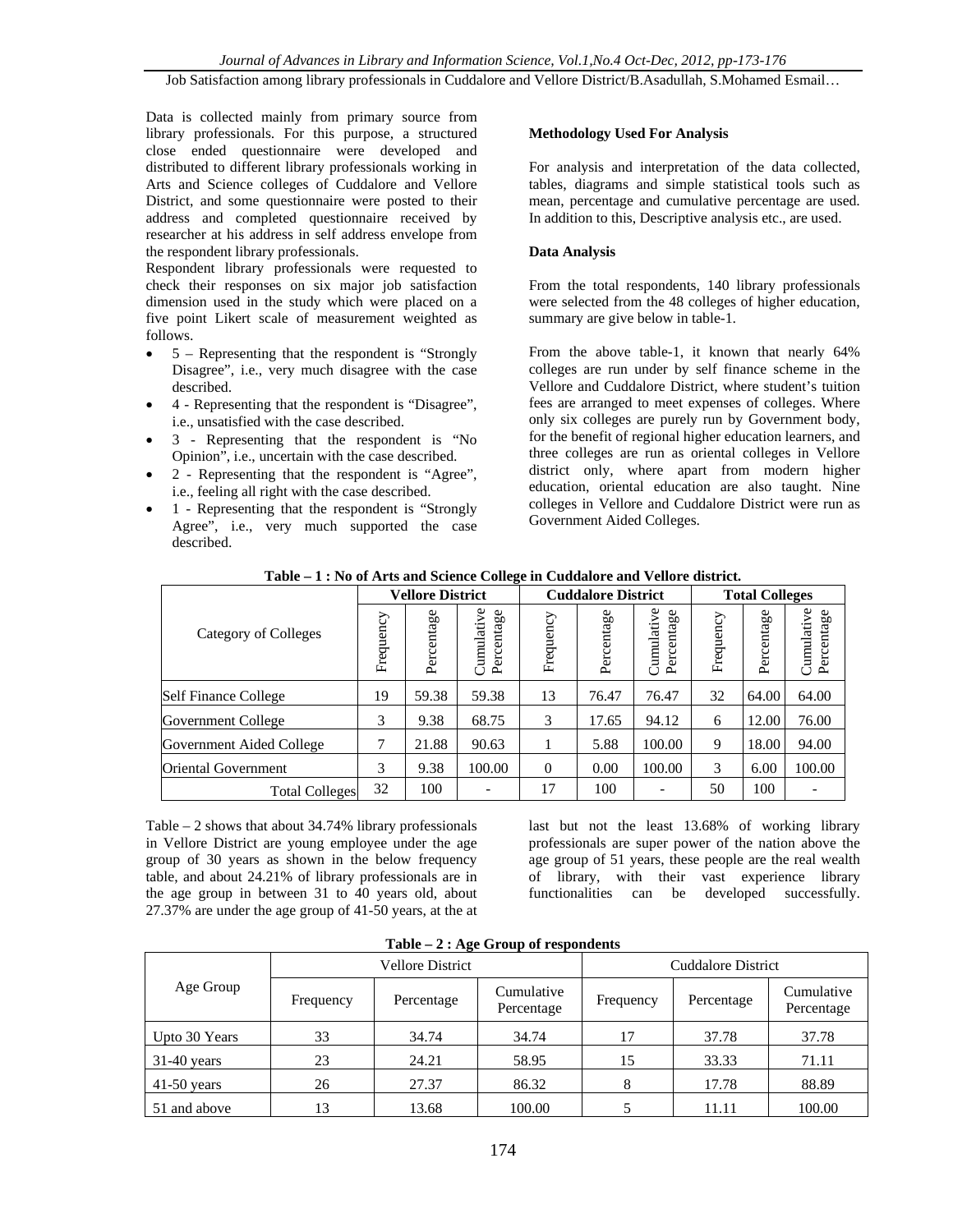Job Satisfaction among library professionals in Cuddalore and Vellore District/B.Asadullah, S.Mohamed Esmail…

| -<br>$\alpha$        |  |  | $\alpha$ |  |
|----------------------|--|--|----------|--|
| $\sim$ $\sim$ $\sim$ |  |  |          |  |

In the above table, about 37.78% library professionals in Cuddalore District are young employee under the age group of 30 years as shown in the below frequency table, and about 33.33% of library professionals are in the age group in between 31 to 40 years old, about 17.78% are under the age group of 41-50 years, at the at .

last but not the least 11.11% of working library professionals are super power of the nation above the age group of 51 years, these people are the real wealth of library, with their vast experience library functionalities can be developed successfully

|        | .                       | <b>Vellore District</b> | v i genuer wise uistrivution of respondence | Cuddalore District |            |                          |  |
|--------|-------------------------|-------------------------|---------------------------------------------|--------------------|------------|--------------------------|--|
| Gender | Percentage<br>Frequency |                         | Cumulative<br>Percentage                    | Frequency          | Percentage | Cumulative<br>Percentage |  |
| Male   | 57                      | 60.00                   | 60.00                                       | 33                 | 73.33      | 73.33                    |  |
| Female | 38                      | 40.00                   | 100.00                                      | 12                 | 26.67      | 100.00                   |  |
| Total  | 95                      | 100.00                  |                                             | 45                 | 100.00     |                          |  |

## **Table – 3 : Gender wise distribution of respondents**

|                          |           | <b>Vellore District</b> |                          | <b>Cuddalore District</b> |            |                          |  |  |
|--------------------------|-----------|-------------------------|--------------------------|---------------------------|------------|--------------------------|--|--|
| <b>Job Satisfaction</b>  | Frequency | Percentage              | Cumulative<br>Percentage | Frequency                 | Percentage | Cumulative<br>Percentage |  |  |
| <b>Strongly Disagree</b> | 18        | 25.71                   | 25.71                    | 9                         | 23.68      | 23.68                    |  |  |
| Disagree                 | 13        | 18.57                   | 44.29                    | 8                         | 21.05      | 44.74                    |  |  |
| No Opinion               | 6         | 8.57                    | 52.86                    | 9                         | 23.68      | 68.42                    |  |  |
| Agree                    | 18        | 25.71                   | 78.57                    | 7                         | 18.42      | 86.84                    |  |  |
| <b>Strongly Agree</b>    | 15        | 21.43                   | 100.00                   | 5                         | 13.16      | 100.00                   |  |  |
| Total                    | 70        | 100.00                  | $\overline{\phantom{0}}$ | 38                        | 100.00     |                          |  |  |

#### **Table – 4 : Job Satisfaction level of respondents**

The Table – 3 shows that about 60% of library professionals are male in gender and 40% of library professionals are female respondents in Vellore District. And above table shows that in Cuddalore District about 73.33% of library professionals are male in gender and 26.67% of library professionals are female respondents It can be noted from the table-4, that in Vellore District about 25.71% of library professionals says that they are strongly disagree in their library job, 18.95% of library professionals says that they are disagree on the satisfaction in their corresponding libraries and 21.43% of library professionals are strongly agree with their job. From the table that about 23.68% of library professionals working in Cuddalore district says that they are strongly disagree in their library job, 13.16% of library professionals says that they are strongly agree on the satisfaction in their corresponding libraries and

18.42% of library professionals are agree with their job, 15.56% of library professionals are agree very much with their job. And 23.68% of library professionals says they had no opinion on their job satisfaction status.

It can be explained from table-5, that the mean and standard deviation scores of job satisfaction of library professionals in Vellore District. From the table, it is inferred that library professionals are satisfied with their job. This is showed in their responses to questions such as "I feel I am satisfied with my job"  $(X=4.37;$ SD=1.04), "My job is like a hobby to me"  $(X=4.01;$ SD=1. 64), "My job is interesting to keep me from being bored"  $(X=4.16; SD=1.33)$ , "I consider my job to be pleasant" (X=3.98; SD=1.48), "My immediate supervisor is unfair to me"  $(X=3.75; SD=.79)$ .